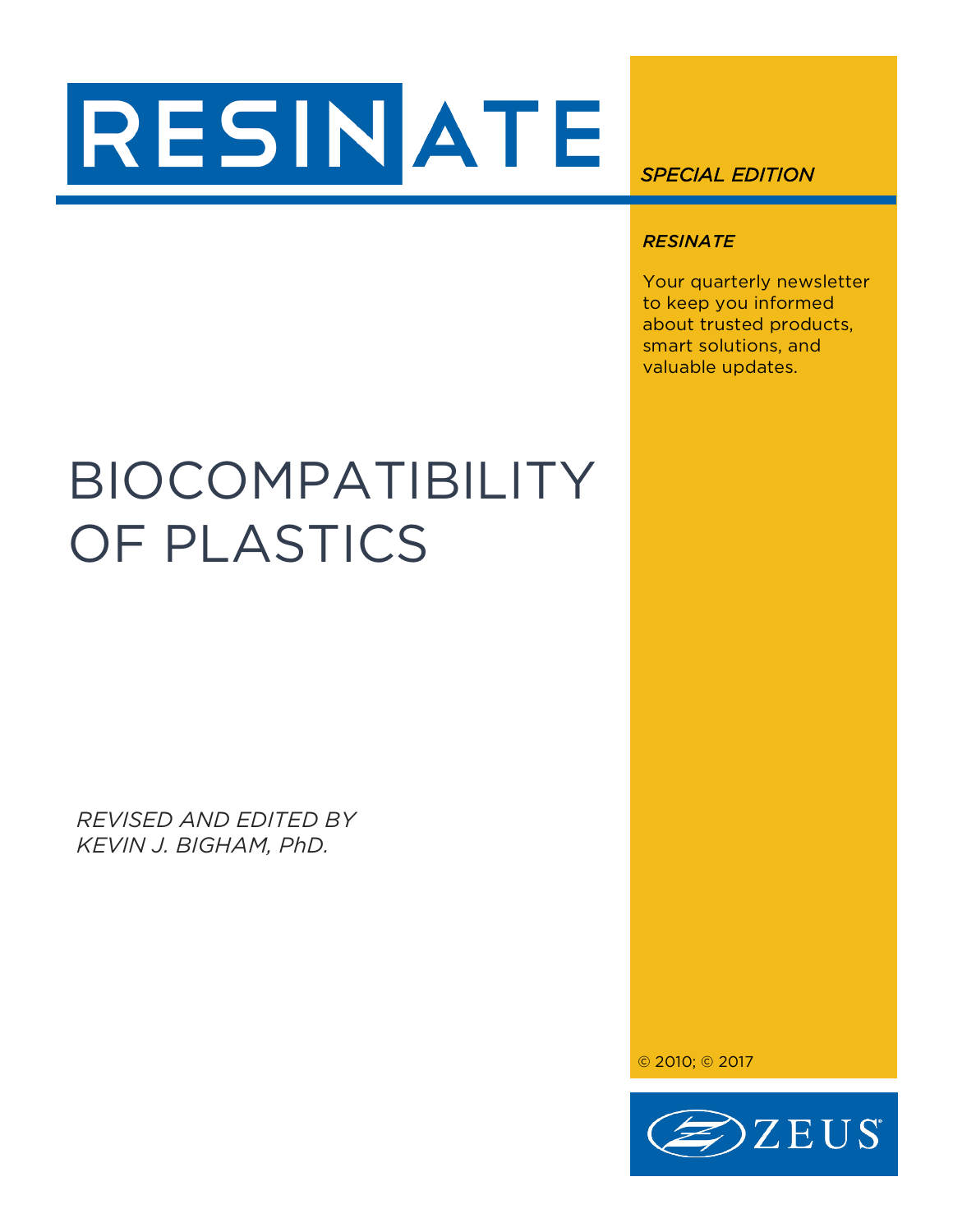# **INTRODUCTION**

Plastics have many unique properties regarding their manufacturability and production potential. These properties are increasingly being utilized in the production of medical devices and medical packaging. The medical device industry is one of the fastest growing areas for plastics with growth rates exceeding gross domestic product growth for several years. This trend is predicted to continue into the future due to developments of increasingly innovative medical devices, improvements in plastics technology (both materials and processing), and an aging population. Despite this significant growth, one thing remains constant: The application of any material in a medical device must meet stringent safety requirements.

## **BIOCOMPATIBILITY**

Biocompatibility is a general term used to describe the suitability of a material for exposure to the body or bodily fluids with an acceptable host response. Biocompatibility is dependent on the specific application and circumstance of the material in question: A material may be biocompatible in one particular usage but may not be in another. In general, a material may be considered biocompatible if it causes no harm to the host. This is distinct, however, from causing no side effects or other consequences. Frequently, material that is considered biocompatible once implanted in the body will result in varying degrees of inflammatory and immune responses. For a biocompatible material, these responses are not harmful and are part of body's normal responses.

Materials that are not biocompatible are those that do result in adverse (harmful) effects to the host. Non-biocompatible materials can disrupt normal healing processes and can have protracted and broad consequences. Indications that a material is not biocompatible include:

- Chronic inflammation at the area of contact
- Production of cytotoxic substances
- Cell disruption
- Skin irritation
- Restenosis (narrowing of blood vessels after stenting)
- Formation of blood clots (thrombosis)
- Corrosion of implanted material

Thus, biocompatibility is a fundamental hurdle that any potential implantable device or component must overcome.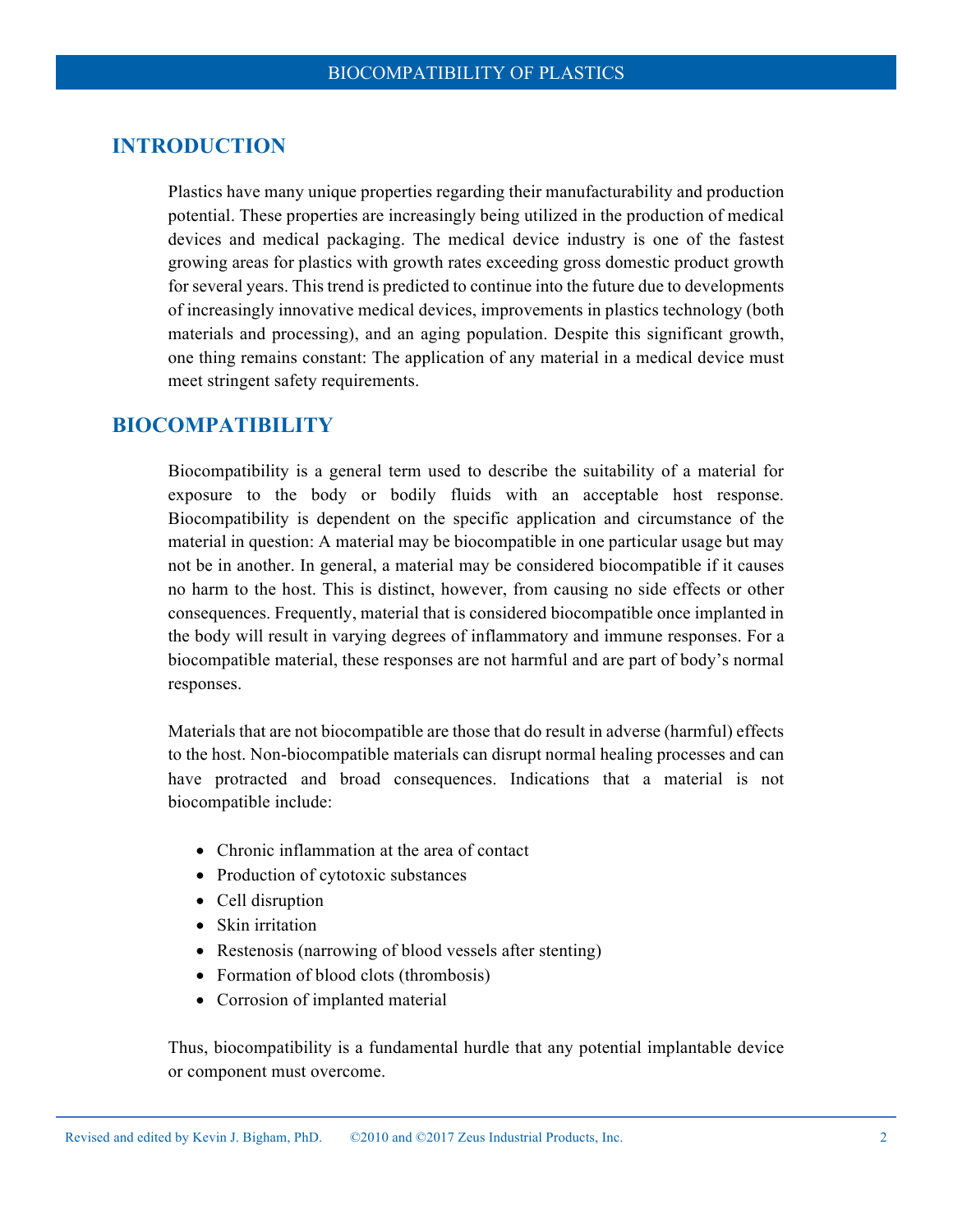#### **TESTING AND ASSESSMENT**

Testing and evaluation for biocompatibility vary widely based on the intended application of the device or component. One set of tests for a particular material may not be required for the material in a different application. Testing regimes are broad in scope and encompass *in vivo* and *in vitro* evaluations. Biocompatibility test protocols include those for cytotoxicity, hemocompatibility, genotoxicity, irritation, implantation, sensitization, and system toxicity. Additionally, biocompatibility protocols must account for potential misuse of the device or component.

#### **ISO 10993: BIOLOGICAL EVALUATION OF MEDICAL DEVICES**

The International Organization for Standardization (ISO) presents widely adopted medical device guidelines that are aimed with a keen focus towards risk management. Biocompatibility testing for these devices and device components is addressed by ISO standard 10993. (There are other country-specific guidelines that largely overlap with ISO 10993, however, but those programs shall not be discussed here). This set of documents entitled, Biological evaluation of medical devices, is issued currently in twenty parts and is regularly revised to reflect new findings (**Table 1**). Early consideration in biocompatibility testing is given to material characterization. If the material in question has a proven acceptably safe history of medical use, very often this phase of evaluation can be omitted. For new materials or new applications for previously used materials, ISO 10993 provides guidance on methodology and appropriate test program.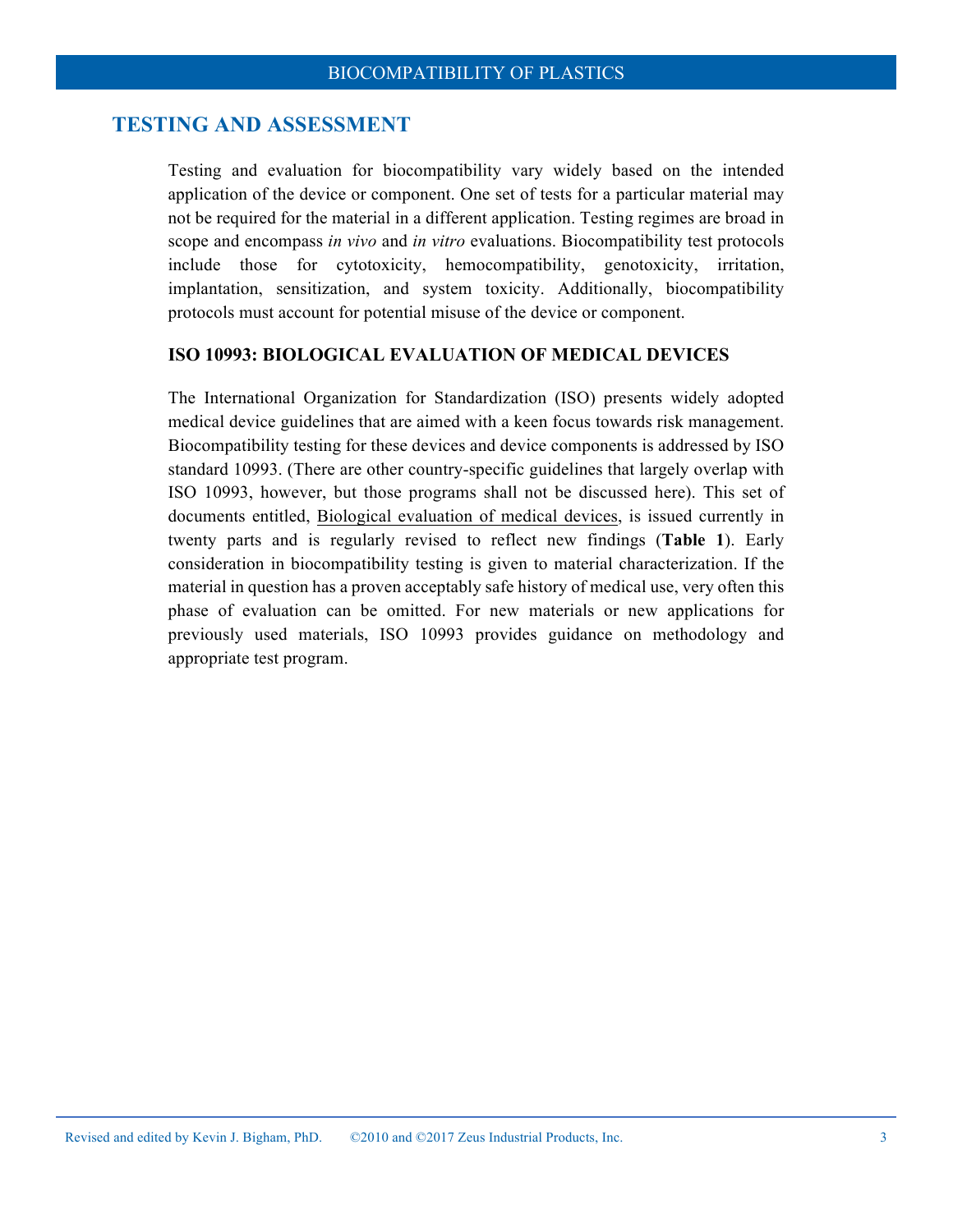| Table 1: Structure and parts of ISO 10993:      |                                                                                                        |  |  |  |
|-------------------------------------------------|--------------------------------------------------------------------------------------------------------|--|--|--|
| <b>Biological evaluation of medical devices</b> |                                                                                                        |  |  |  |
| Part                                            | <b>Title</b>                                                                                           |  |  |  |
| $\mathbf{1}$                                    | Evaluation and testing                                                                                 |  |  |  |
| $\overline{2}$                                  | Animal welfare requirements                                                                            |  |  |  |
| 3                                               | Tests for genotoxicity, carcinogeniticity and reproductive toxicity                                    |  |  |  |
| $\overline{4}$                                  | Selection of tests for interaction with blood                                                          |  |  |  |
| 5                                               | Tests for cytotoxicity - in vitro methods                                                              |  |  |  |
| 6                                               | Tests for local effects after implantation                                                             |  |  |  |
| $\tau$                                          | Ethylene oxide sterilization residuals                                                                 |  |  |  |
| 8                                               | Clinical investigation of medical devices                                                              |  |  |  |
| 9                                               | Degradation of materials related to biological testing                                                 |  |  |  |
| 10                                              | Test for irritation and sensitization                                                                  |  |  |  |
| 11                                              | Test for systemic toxicity                                                                             |  |  |  |
| 12                                              | Sample preparation and reference materials                                                             |  |  |  |
| 13                                              | Identification and qualification of degradation products from polymers                                 |  |  |  |
| 14                                              | Identification and qualification of degradation products from ceramics                                 |  |  |  |
| 15                                              | Identification and qualification of degradation products from coated and uncoated metals and<br>alloys |  |  |  |
| 16                                              | Toxicokinetic study design for degradation products                                                    |  |  |  |
| 17                                              | Glutaraldehyde and formaldehyde residues in industrially sterilized medical devices                    |  |  |  |
| 18                                              | Chemical characterization of materials                                                                 |  |  |  |
| 19                                              | Physico-chemical, morphological and topographical characterization of materials                        |  |  |  |
| 20                                              | Principles and methods for immunotoxicology testing of medical devices                                 |  |  |  |

The selected test program depends on several factors based on the device category determined by ISO 10993. The material used, contact regime, and time duration of contact with the device help determine the test program (**Table 2**). Contact time is broken into three periods: short duration (< 24 hours), prolonged contact (24 hours to 30 days), and permanent contact (> 30 days). Contact regime describes how the device will come in contact with the body such as via blood, skin, bone, etc. These elements help provide a foundation for biological evaluation of medical devices. ISO 10993 is not a formal checklist but a guide to the typical information requirements for approval authorities. ISO 10993 is intended to assist manufacturers and engineers in designing an appropriate testing program for their device. Testing details are thus specific to each device and its application though there may be testing commonalities for multiple device types.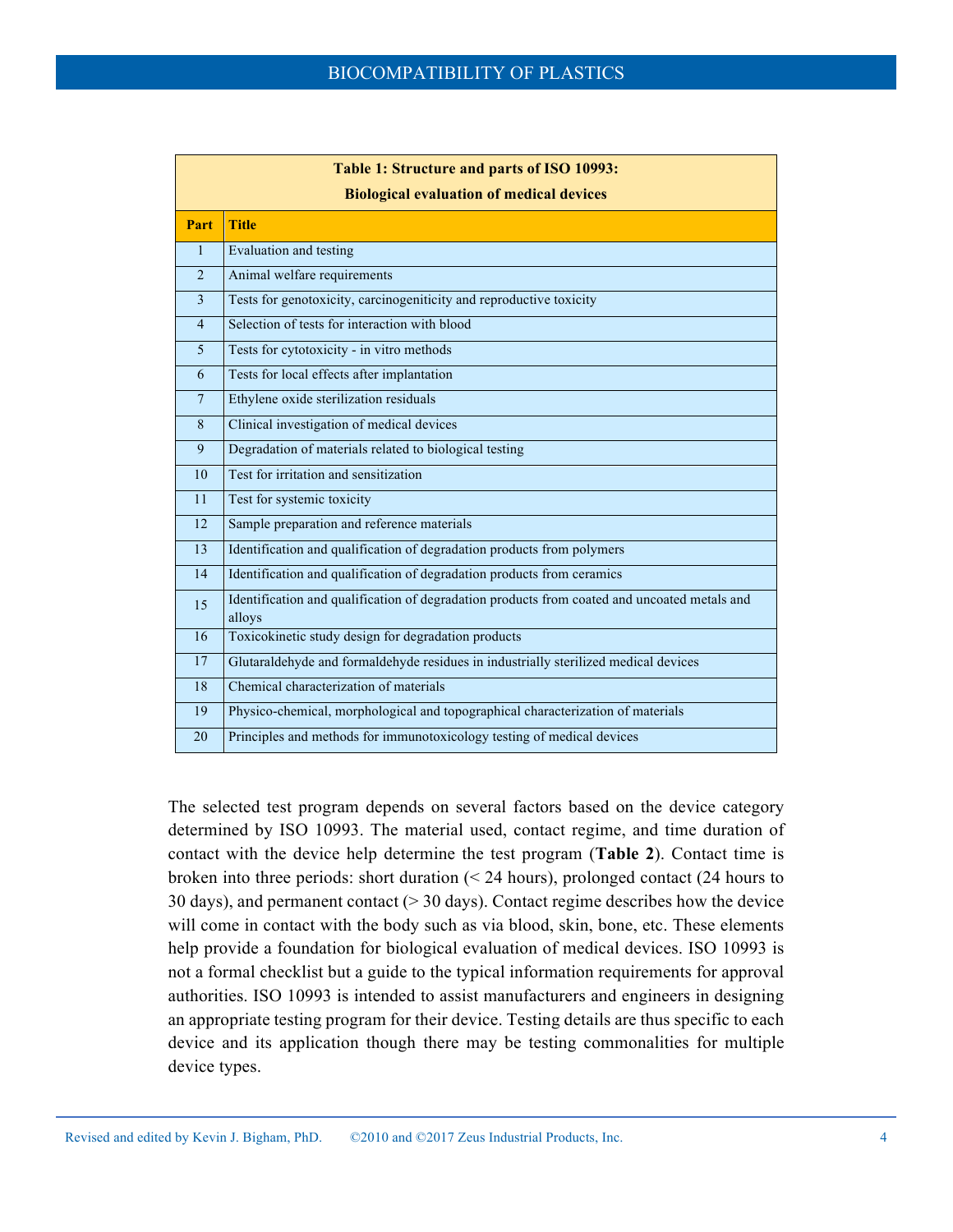| Table 2: Device categories and biological evaluation of<br>medical devices for ISO (from ISO 10993: Part 1). |                                         |                                   |                                                                                                                                                                                                                                                                                                              |  |  |
|--------------------------------------------------------------------------------------------------------------|-----------------------------------------|-----------------------------------|--------------------------------------------------------------------------------------------------------------------------------------------------------------------------------------------------------------------------------------------------------------------------------------------------------------|--|--|
| <b>Device</b><br>category                                                                                    | <b>Contact regime</b>                   | <b>Contact Timescale</b>          | <b>Example products</b>                                                                                                                                                                                                                                                                                      |  |  |
|                                                                                                              | Skin                                    | Limited<br>Prolonged<br>Permanent | Electrodes, external prostheses, fixation tapes,<br>compression bandages, monitors of various<br>types                                                                                                                                                                                                       |  |  |
| Surface                                                                                                      | Mucous membrane                         | Limited                           | Contact lenses, urinary catheters, intravaginal<br>and intraintestinal devices (stomach tubes,                                                                                                                                                                                                               |  |  |
| devices                                                                                                      |                                         | Prolonged                         | sigmoidoscopes, colonoscopes, gastroscopes),<br>endotracheal tubes, bronchoscopes, dental<br>prostheses, orthodontic devices, IUDs                                                                                                                                                                           |  |  |
|                                                                                                              |                                         | Permanent                         |                                                                                                                                                                                                                                                                                                              |  |  |
|                                                                                                              |                                         | Limited                           | Ulcer, burn and granulation tissue dressings or<br>healing devices, occlusive patches                                                                                                                                                                                                                        |  |  |
|                                                                                                              | Breached or<br>compromised surfaces     | Prolonged                         |                                                                                                                                                                                                                                                                                                              |  |  |
|                                                                                                              |                                         | Permanent                         |                                                                                                                                                                                                                                                                                                              |  |  |
|                                                                                                              | <b>Blood path indirect</b>              | Limited                           | Solution administration sets, extension sets,<br>transfer sets, blood administration sets                                                                                                                                                                                                                    |  |  |
|                                                                                                              |                                         | Prolonged                         |                                                                                                                                                                                                                                                                                                              |  |  |
|                                                                                                              |                                         | Permanent                         |                                                                                                                                                                                                                                                                                                              |  |  |
|                                                                                                              | Tissue / bone / dentin<br>communicating | Limited                           | Laparoscopes, arthroscopes, draining systems,<br>dental cements, dental filling materials, skin<br>staples                                                                                                                                                                                                   |  |  |
| Externally<br>communi-                                                                                       |                                         | Prolonged                         |                                                                                                                                                                                                                                                                                                              |  |  |
| cating                                                                                                       |                                         | Permanent                         |                                                                                                                                                                                                                                                                                                              |  |  |
| devices                                                                                                      |                                         | Limited                           | Intravascular catheters, temporary pacemaker<br>electrodes.<br>oxygenators,<br>extracorporeal                                                                                                                                                                                                                |  |  |
|                                                                                                              | <b>Circulating blood</b>                | Prolonged                         | oxygenator tubing and accessories, dialyzers,<br>dialysis<br>tubing<br>accessories.<br>and<br>hemoadsorbents and immunoadsorbents                                                                                                                                                                            |  |  |
|                                                                                                              |                                         | Permanent                         |                                                                                                                                                                                                                                                                                                              |  |  |
|                                                                                                              | Tissue / bone implant<br>devices        | Limited                           | Orthopedic pins, plates, replacement joints,<br>bone prostheses, cements and intraosseous<br>devices, pacemakers, drug supply devices,<br>neuromuscular<br>and<br>simulators,<br>sensors<br>replacement<br>tendons.<br>implants,<br>breast<br>artificial larynxes, subperiosteal implants,<br>ligation clips |  |  |
|                                                                                                              |                                         | Prolonged                         |                                                                                                                                                                                                                                                                                                              |  |  |
| Implant<br>devices                                                                                           |                                         | Permanent                         |                                                                                                                                                                                                                                                                                                              |  |  |
|                                                                                                              | <b>Blood</b>                            | Limited                           | Pacemaker electrodes, artificial arteriovenous<br>fistulae, heart valves, vascular grafts, internal<br>drug delivery catheters, ventricular assist<br>devices                                                                                                                                                |  |  |
|                                                                                                              |                                         | Prolonged                         |                                                                                                                                                                                                                                                                                                              |  |  |
|                                                                                                              |                                         | Permanent                         |                                                                                                                                                                                                                                                                                                              |  |  |
| Time Span<br>Key:                                                                                            | Limited: $<$ 24 hours                   | Prolonged: 24 hrs - 30 d          | Permanent: $>$ 30 days                                                                                                                                                                                                                                                                                       |  |  |

٦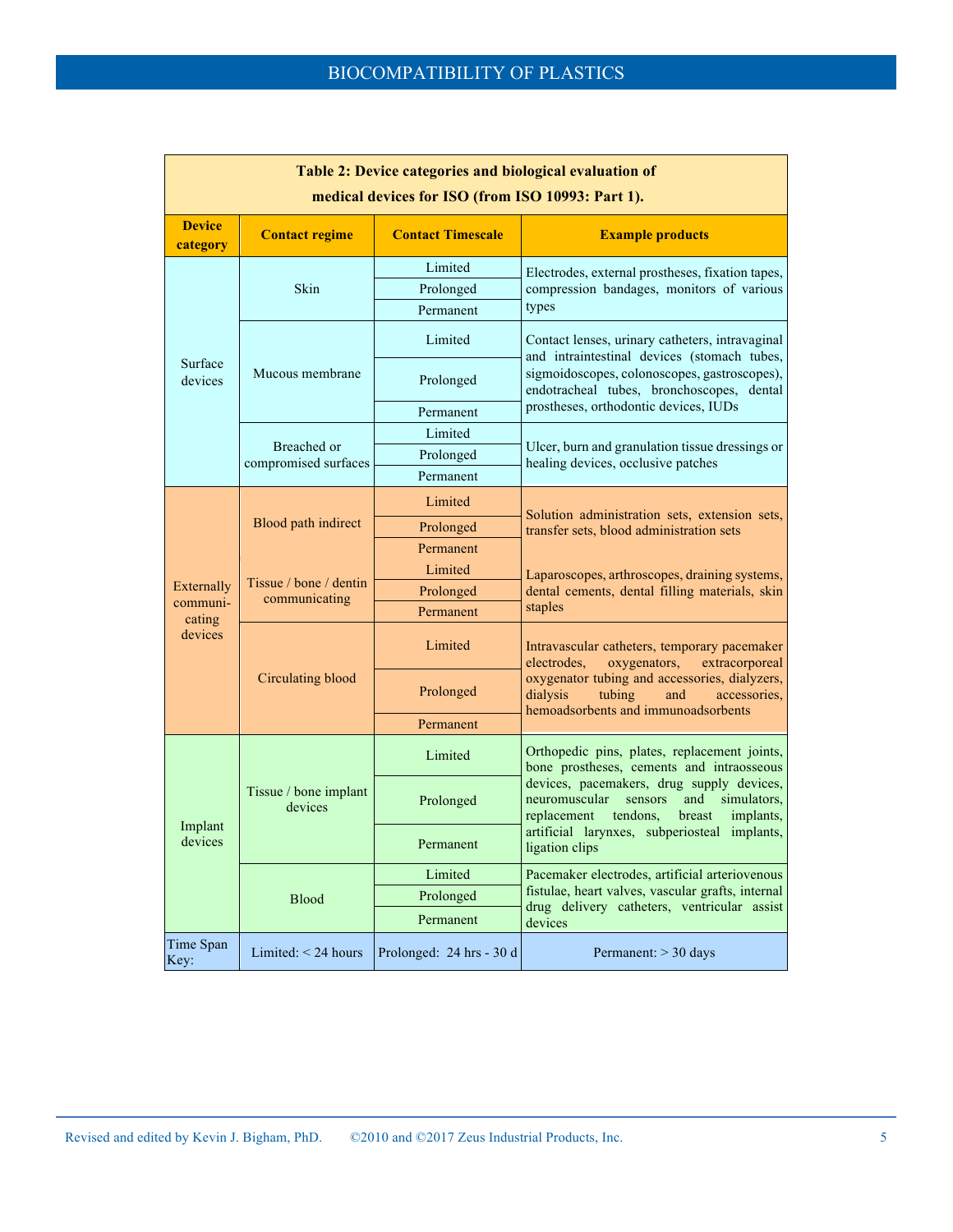#### **OTHER REGULATIONS**

In conjunction with ISO 10993, in the United States the Food and Drug Administration (FDA) regulates medical devices. FDA guidelines largely agree with ISO 10993 regulations. (ISO test results are generally acceptable for applications in the United States). European Union device manufacturers under the authority of the European Commission are governed by Regulations (EU) 2017/745-6 for general medical devices and *in vitro* diagnostic medical devices. Collectively, these organizations address nearly all conceivable medical device testing concerns. Readers are encouraged to refer to individual parts of ISO 10993, the FDA, or EU Medical Device Directives for further information on specific testing.

#### **UNITED STATES PHARMACOPOEIA (USP)**

In some areas, the USP has been superseded by ISO 10993 for medical device evaluation. Some manufacturers, however, continue to use USP standards. One such example is USP 88 Biological Reactivity Tests for *in vivo* testing. This protocol is used to rate and categorize plastics into Classes I to VI. These tests measure the biological response of animals to plastics by direct or indirect contact and by injection of extracts from the material. The tests include systemic injection (intravenous and intraperitoneal), intracutaneous, and implantation. These tests are directly related to the intended use of the plastic component.

USP 88 also specifies routes of administration of the device or extract being tested. The systemic injection test and the intracutaneous test use extracts prepared at one of three standard temperature and time regimes: 50  $^{\circ}$ C (122  $^{\circ}$ F) for 72 hours, 70  $^{\circ}$ C (158 °F) for 24 hours, or 121 °C (250 °F) for 1 hour. Different media (including polyethylene glycol, ethanol, saline, or cottonseed oil) are also part of USP 88 testing to facilitate extraction. These screening tests characterize the biocompatibility of plastics and define them as USP Class I to VI.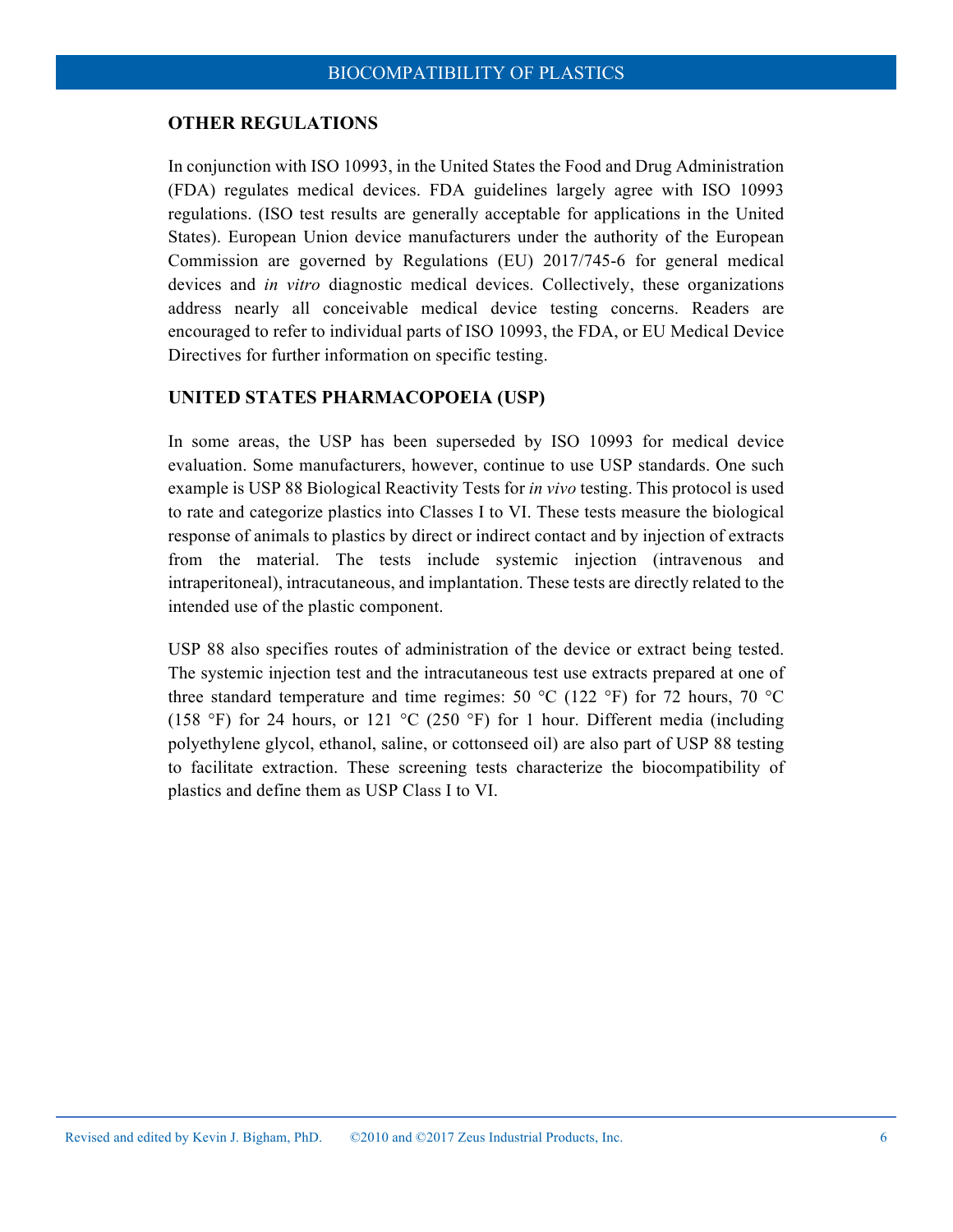# **MATERIAL CHARACTERIZATION**

Well-defined material characterization is a fundamental requirement in biocompatibility assessment. This evaluation consists of chemical, mechanical, and thermal characterization elements (**Fig. 1**). Material characterization is of particular importance for plastics because nominally similar grades of plastics can vary significantly in their material and chemical attributes. Plasticizers, stabilizers, and fillers added to plastics during manufacturing can affect their biocompatibility. Leaching studies must be performed on plastics with additives such as



these to ensure that leachates from the plastics are non-toxic. The amount and type of additive will also affect the biocompatibility of the final plastic product.

# **CHEMICAL TESTING**

Chemical testing for material characterization uses a variety of techniques to reveal important chemical facets of the material. These tests may include, but are not limited to, infrared (IR) analysis, extraction analysis, chromatography, and trace metal analysis. IR provides detailed qualitative and semi-qualitative information on the types of material(s) present. Extraction analysis gives information of potential leachates. Gas or liquid chromatography characterizes additives, residual polymer monomers, and degradation products that remain from manufacturing. Lastly, trace metal analysis can be used to reveal the presence of lead, tin, barium, bismuth, or other metals which may have been added during processing of the plastics. These tests inform potential users of how devices and products will behave within the body chemically and how that behavior may affect patients.

#### **MECHANICAL TESTING**

Implantable devices have mechanical performance requirements dictated by their intended function (application). The performance of the device is limited, however, by the physical properties of the device materials and components. Mechanical testing is therefore necessary to determine properties such as elasticity, toughness, tensile strength, stress-strain curves, and many others for the finished device. Mechanical failure indeed is every much a concern as biocompatibility failure for medical devices. While not a direct determinant of biocompatibility, mechanical evaluation allows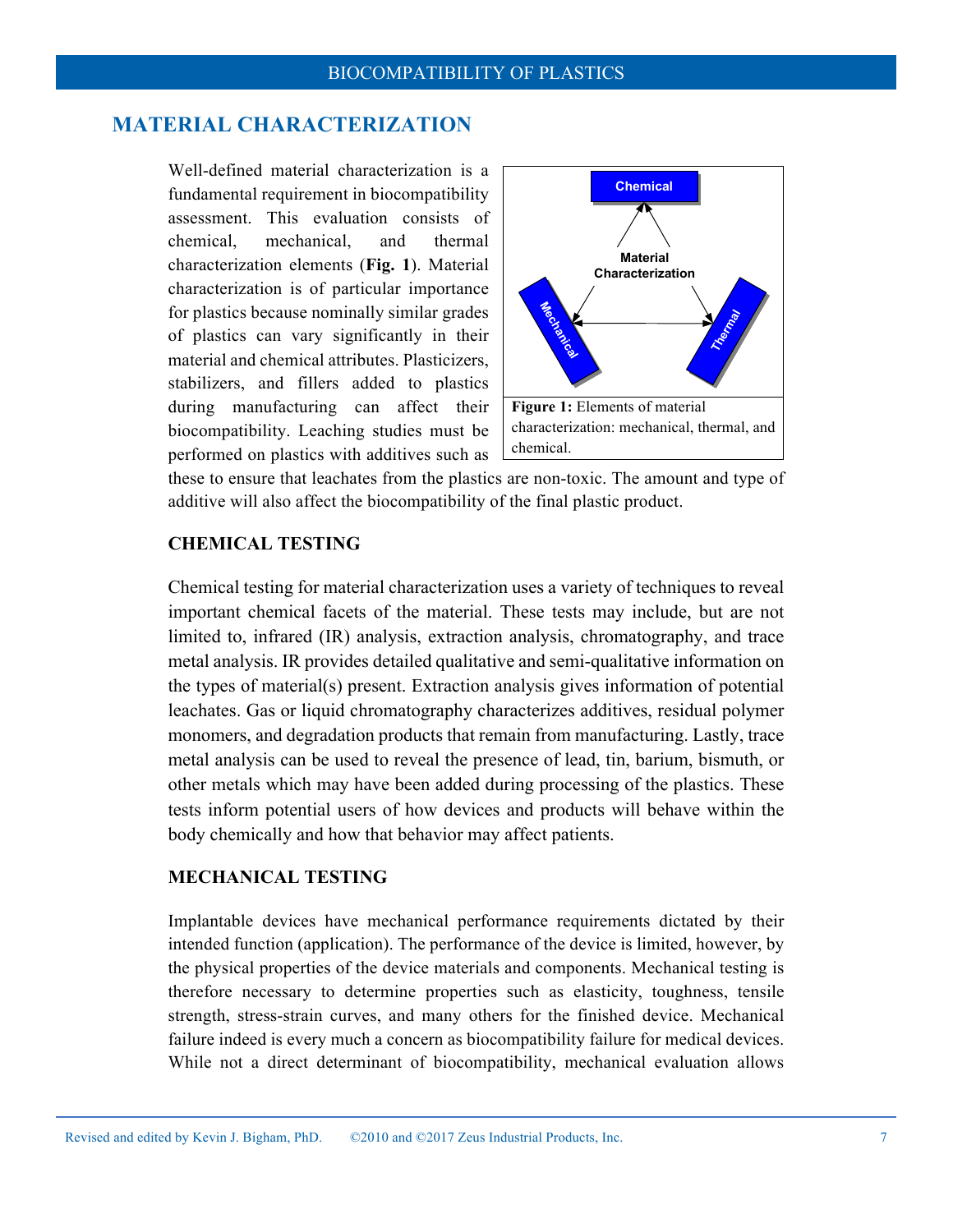design engineers and manufacturers to choose a plastic which will perform best for the intended use.

#### **THERMAL TESTING**

Thermal testing is performed to assess a plastic's response to heating. Techniques such as differential scanning calorimetry (DSC) and thermogravimetric analysis (TGA) are two common test methods used for biocompatibility thermal testing. TGA measures the test material's change in weight as it is heated. DSC compares the temperatures of a reference material and an unknown (test) sample as they are heated. Tests such as these (and others) can be used to gather critical information about the plastic being investigated such as purity, phase structure, thermal history, melting point  $(T<sub>m</sub>)$ , and glass transition temperature  $(T<sub>g</sub>)$ . These tests help manufacturers and engineers evaluate a plastic (or other material) specifically and its viability as a medical device or component.

# **STERILIZATION**

Another especially important consideration for biocompatibility and material characterization is the effect of sterilization procedures on the device. Medical devices and components necessarily will be in contact with the body, thus sterilization will be required. Single use products, for example, need only be able to endure a single sterilization event. On the other hand, some products will be used multiple times and must be able to withstand repeated sterilization cycles. Multi-use products may also require exposure to more than one type of sterilization protocol or procedure during its usage lifetime. Biocompatible materials and products must survive sterilization without loss of critical properties and without significant deleterious effects. Sterilization, thus, should be considered at the earliest stages of material characterization.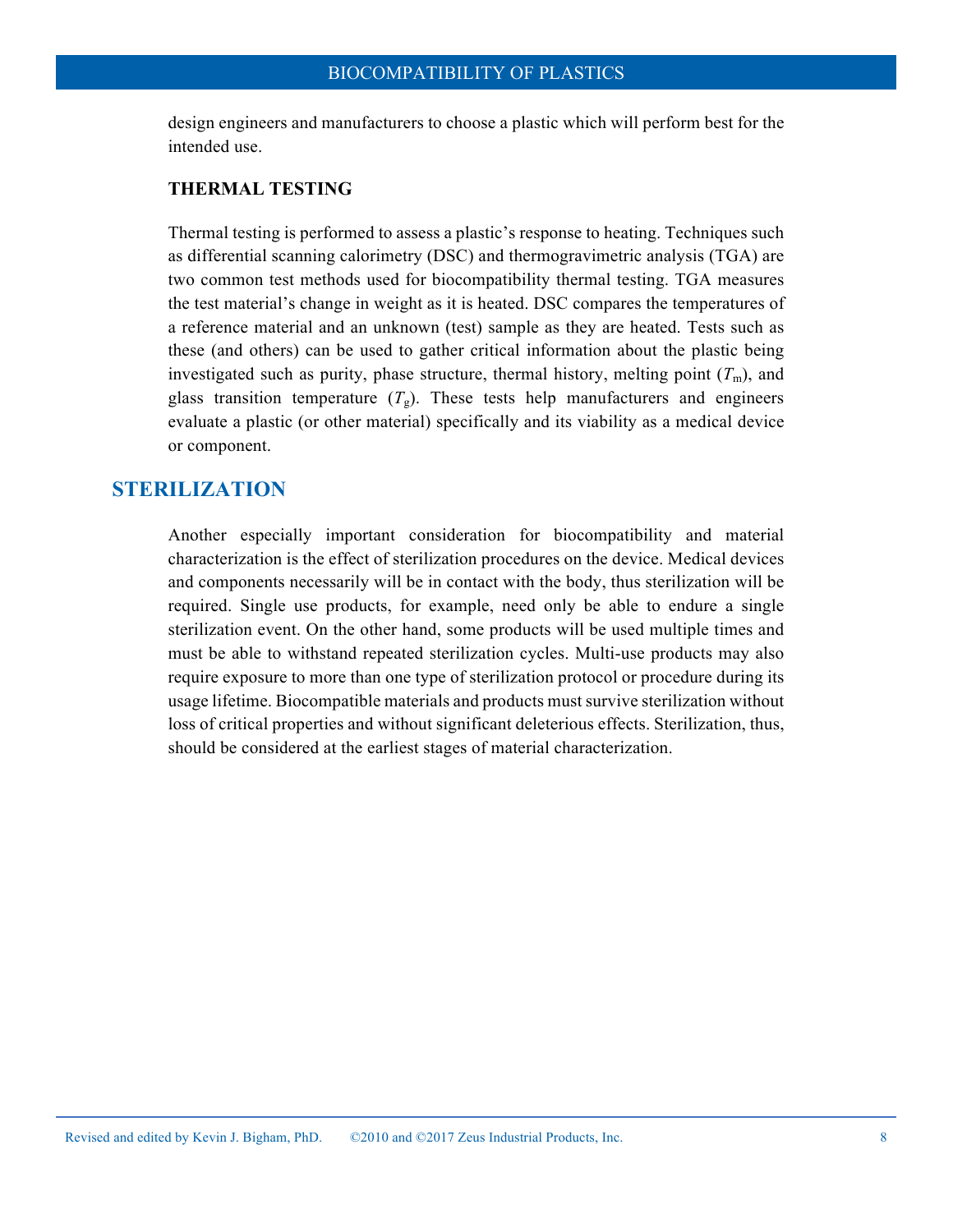# **BIOCOMPATIBLE PLASTICS**

Pure plastics are relatively chemically unreactive. Thus, they are very amenable to uses that require contact with the body. However, compounds and variants of the naïve version of these plastics may not be compatible as a biomaterial. Similarly, not all plastics may be suitable for certain demanding biomedical applications. Some plastics, such as PTFE and PEEK, have especially good chemical resistance and have become medical industry favorites. Other plastics have broad spectrum beneficial biocompatible properties that make them useful for a variety of less critical applications (**Table 3**). Complementing traditional plastics, new plastic products are continually in development, and many are beginning to substitute for established ones.

| Table 3: Selected plastics and their common biomedical applications. |                                                                                                                                                      |  |  |  |
|----------------------------------------------------------------------|------------------------------------------------------------------------------------------------------------------------------------------------------|--|--|--|
| <b>Plastic family</b>                                                | <b>Typical applications</b>                                                                                                                          |  |  |  |
| Polycarbonate<br>(PC)                                                | Dialysis filter cartridges, highly transparent glass containers, tubing and<br>intravenous (IV) connectors, component for blood oxygenators, trocars |  |  |  |
| Polyetheretherketone<br>(PEEK)                                       | Prostheses, dental products, rigid tubing, replacements for metal implants                                                                           |  |  |  |
| Polyethersulfone<br>(PES)                                            | Membranes: hemodialysis, gas separation, others; tubing, catheters,<br>implantable drug infusion device                                              |  |  |  |
| Polyethylene<br>(PE, of various types)                               | Implantable products, sutures, surgical cables, orthopedic, and artificial<br>tendons, catheter inner lining                                         |  |  |  |
| Polypropylene<br>(PP)                                                | Suture material, meshes, laboratory containers and tubes, drug delivery<br>systems                                                                   |  |  |  |
| Polysulfone<br>(PS)                                                  | Implantable ports, dialyzers, surgical instruments, device housings                                                                                  |  |  |  |
| Polytetrafluoroethylene<br>(PTFE)                                    | Vascular grafts, suture material, catheter base liners, prostheses                                                                                   |  |  |  |
| Polyurethane<br>(PU)                                                 | Artificial hearts, wound dressings, catheter tubing, surgical drains                                                                                 |  |  |  |
| Polyvinylchloride<br>(PVC)                                           | Blood bags, feeding tubes, catheters / cannulae, inflatable splints                                                                                  |  |  |  |
| Polyetherimide<br>(PEI)                                              | Machinable parts for reusable medical devices, IV sets, medical and dental<br>instruments, pharmaceutical containers                                 |  |  |  |

#### **FLUOROPOLYMERS AND BIOCOMPATIBILITY**

Fluoropolymers have among the best biocompatibility of all plastics. As such, they are have become thoroughly embedded in the medical sector with a multitude of applications and products. These generally alkene-based plastics have many key properties beneficial towards biomedical applications such as: lubricity, ability to be sterilized, little to no chemical reactivity within the body, broad temperature tolerance, and above all – biocompatibility. Class VI USP approved fluoropolymers include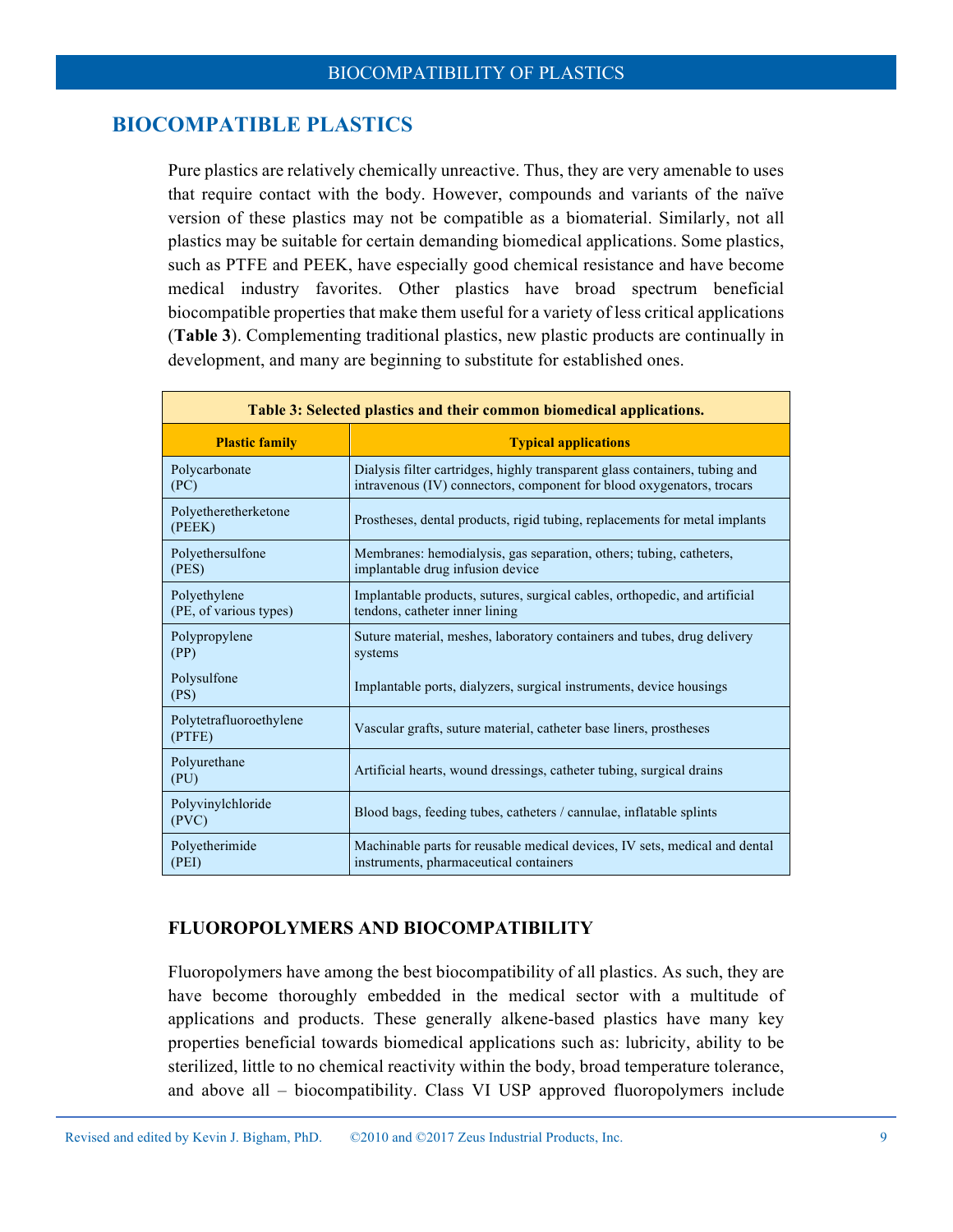ETFE, FEP, PFA, PTFE, and PVDF, to name but a few representatives from this group. Because of these attributes, fluoropolymers often represent a good starting point when choosing a plastic as a component or device that will be used within the body.

# **SUMMARY**

Biocompatibility is a broad expression describing a material's fitness for use within the body. Implantable devices nearly always cause inflammatory or immune responses. For a biocompatible material, these responses do not rise to the level of being harmful. Testing for biocompatibility of materials is mainly centered on guidelines put forth by ISO 10993, the FDA (United States), Regulations (EU) 2017/745-6 (European Union), and the USP. The USP classification system for plastics groups them into Classes  $I -$ VI defined by compliance testing and approval criteria. Fluoropolymer plastics, for example, fall under USP Class VI.

For material evaluation specifically, testing includes chemical, mechanical, and thermal analyses. An additional and crucial step in biocompatibility assessment is the effect of sterilization on the material. Many plastic device components must tolerate repeated sterilizations. As a group, fluoropolymers have many attractive qualities for biocompatibility including near-inertness for chemical reactivity in the body, high lubricity, and broad temperature tolerance. Despite these properties and the multiple banks of testing necessary to attest to biocompatibility, absolute conclusive judgment regarding safety is not realistic. Biocompatibility instead is characterization based on current knowledge and the best judgment of accepted experts.